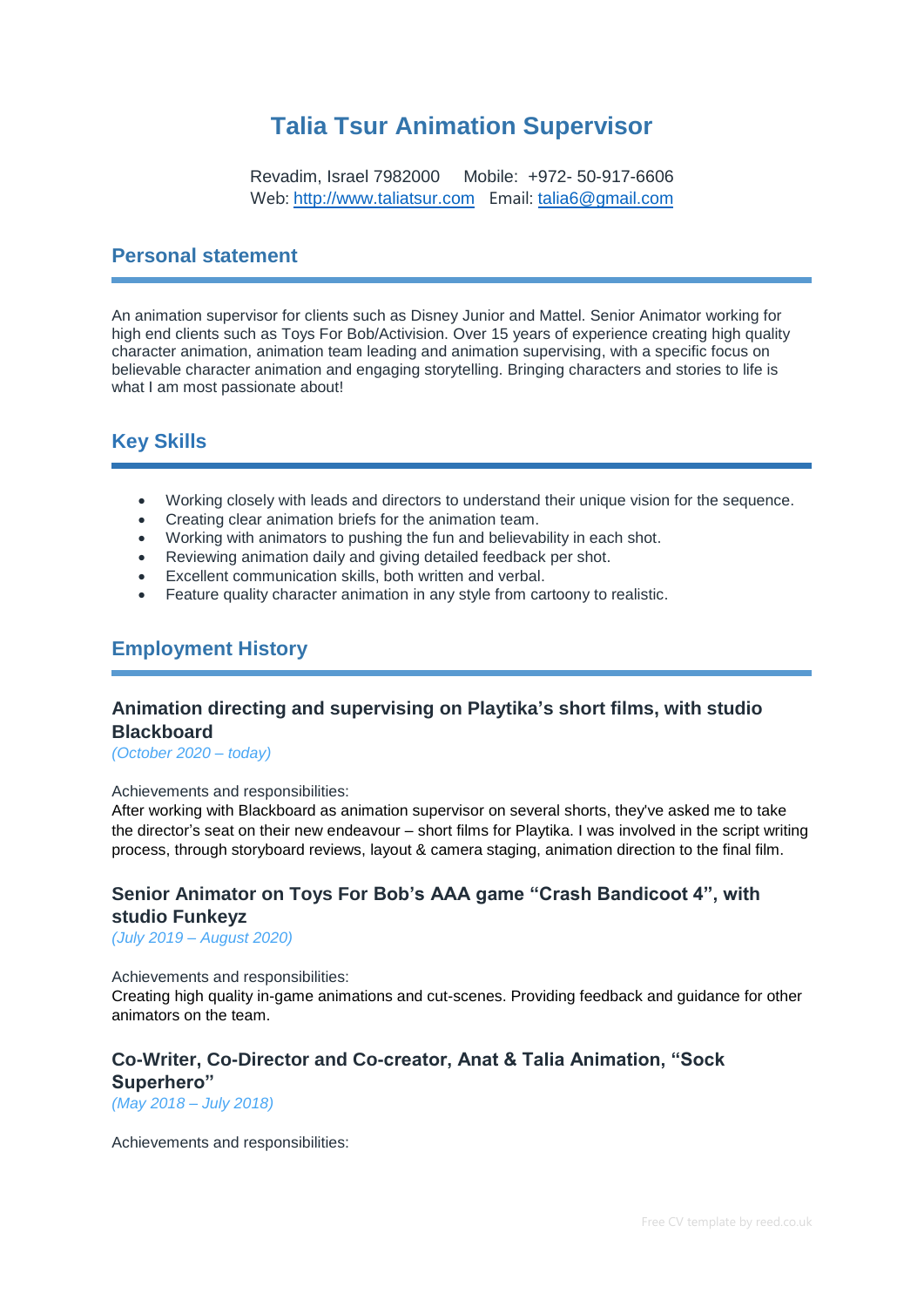Writing, directing, producing and creating the short film "**Sock Superhero**" with my partner Anat Dayag. The film was created for the children visiting Asaf Harofe Hospital's Allergy clinic. <https://www.youtube.com/watch?v=2wmKd6U6q-0>

### **Animation Supervisor, Snowball VFX – on various TV series:**

Muppet Babies - Disney Junior Barbie Dreamtopia Season 2 - Mattel Star Darlings Season 2 – Disney Interactive Barbie Dreamtopia Season 1 – Mattel *(December 2015 – May 2018)*

Achievements and responsibilities:

- Aanalyzing scripts, storyboards, animatics and client needs
- Briefing the animation team in detail using references and examples. Explaining the role and meaning of each shot and finding ways to plus it in animation.
- Holding daily reviews with animators, giving feedback on each shot. Pushing the poses, timing and acting ideas to match the arc of the sequence.
- Working closely with layout, rigging and editorial departments, to support and maximise animation performance.
- Working with the client to ensure their feedback is understood and implemented.

### **Animation Team Lead and Supervisor, Snowball VFX – for Disney's "Star Darlings" (Season 1)**

*(February 2015 – November 2015)*

Achievements and responsibilities:

- Created animation for the test that won Snowball Studios the project.
- Responsible for a team of animators and the work they produce.
- Organizing the team's quota and casting animators on each shot.
- Overseeing the animation produced and making sure it meets the style and quality level of the show.
- Defining the animation style of the show and creating a bank of poses and cycles during the ramp-up time prior to the show's production.
- Producing high quality character animation on the show.

#### **Lead Animator, Freelance, High end projects**

*(March 2008– February 2015, May 2018 - Current)*

As freelance lead character animator, I worked on various types of projects over the years, notably:

- I worked with Animation Lab on visual development on their feature film, creating feature quality animation.
- Worked with game companies around the world, notably **Activision** / **Toys For Bob**, delivering high-end cartoony physical action for in-game animation and game cinematics for **Spyro Reignited Trilogy**.
- Created creature animation for VFX on the movie **"The Stray**". ([https://www.imdb.com/title/tt8291886/\)](https://www.imdb.com/title/tt8291886/)

#### **Lead Animator, Crew 972**

*(August 2005 – March 2008)*

- I entered as a Character Animator, and was shortly promoted to Lead Animator.
- At Crew 972 I worked on a verity of projects such as TV series, commercials and short films.
- As lead animator I supervised the team's work, making sure they meet director/client expectations.
- I managed the work plan, assigned shots and communicated with the clients abroad.